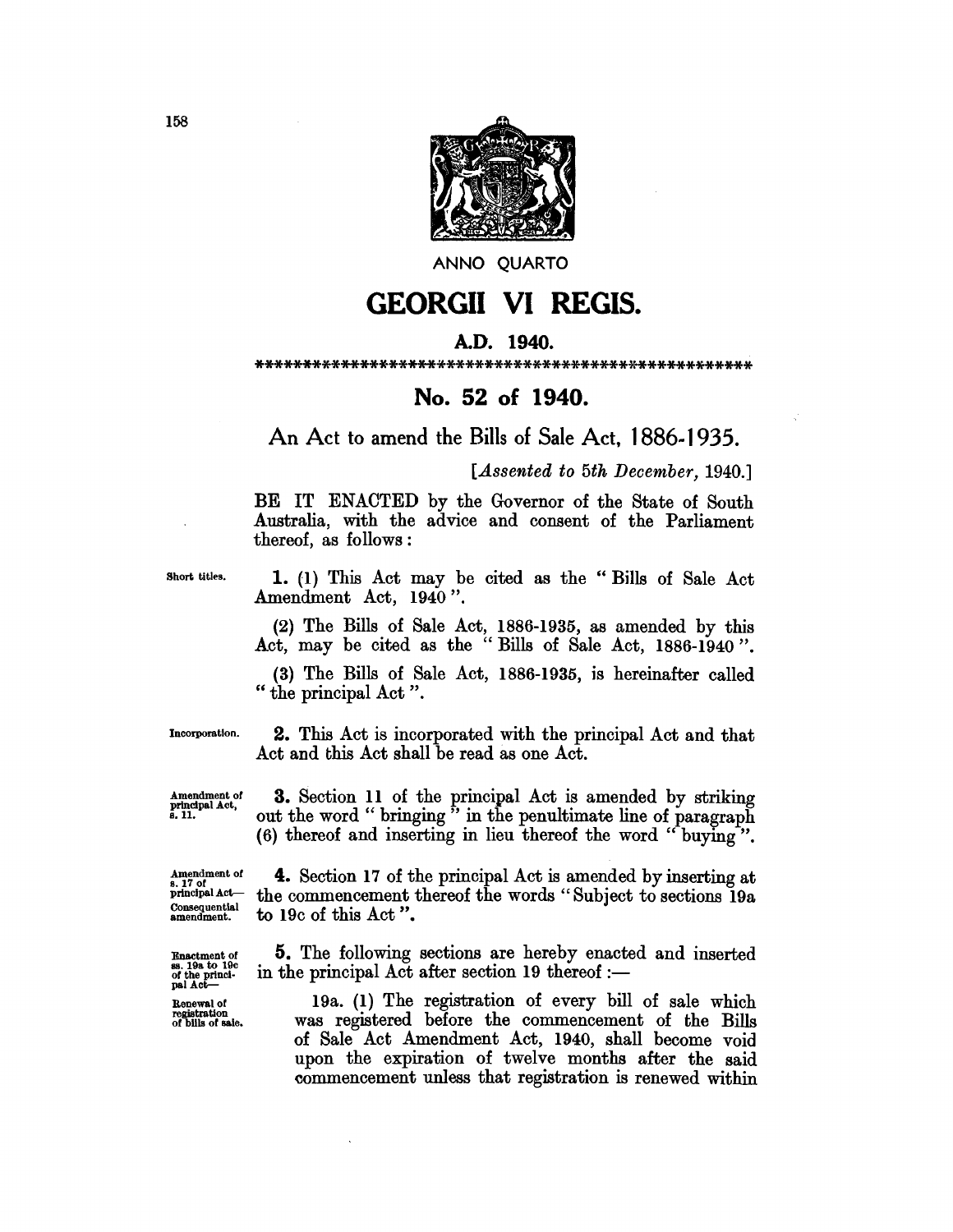that period of twelve months in the manner prescribed in this section.

(2) The registration of every bill of sale which is registered after the commencement of the Bills of Sale Act Amendment Act, 1940, or the registration of which is renewed after the said commencement, shall become void upon the expiration of five years after the last previous registration or (as the case may be) renewal of registration, unless that registration is renewed within that period of five years in the manner prescribed in this section.

(3) The renewal of a registration shall be effected by lodging with the Registrar a statutory declaration by the grantee or a person acting on his behalf, in the form and containing the particulars set out below and declaring that the bill of sale is still a subsisting security.

(4) The statutory declaration shall be in the following  $form :=$ 

| .                                                  |  |  |
|----------------------------------------------------|--|--|
|                                                    |  |  |
| do solemnly and sincerely declare that the bill of |  |  |
| sale, registered No, bearing date the              |  |  |
|                                                    |  |  |
| , and registered on the                            |  |  |
|                                                    |  |  |

And I make this solemn declaration conscientiously believing the same to be true, and by virtue of the provisions of the Oaths Act, 1936.

| taking the declaration. |  |
|-------------------------|--|

(5) The registrar shall indorse a memorandum of every renewal of the registration of a bill of sale on the original of that bill of sale filed in the registry, and on the duplicate thereof, if produced to him.

(6) This section shall not apply to-

- (a) any registered mortgage of stock as defined in the Stock Mortgages and Wool Liens Act, 1924-1935; or
- (b) any registered agreement conferring a preferable lien on wool.

(7) An extension of a bill of sale duly registered as provided in section 21 of this Act shall be deemed to be a renewal of the registration of that bill of sale.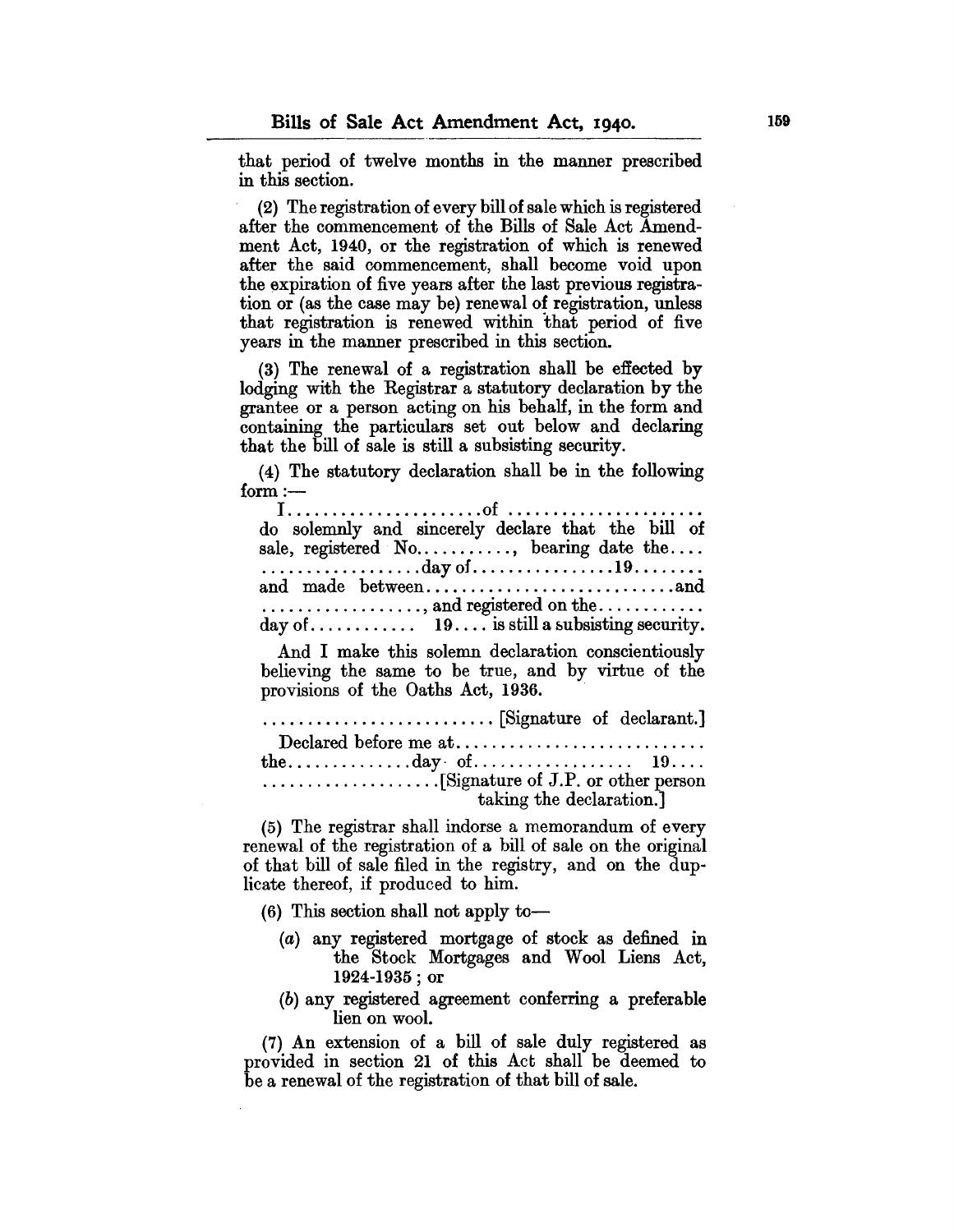(8) A renewal of registration shall not become necessary by reason only of the transfer or assignment of a bill of sale.

(9) The fees payable in respect of the preparation, filing and indorsement of the renewal of the registration of a bill of sale shall be payable by the grantor, and if the grantee or any other person pays them, he may recover them from the grantor.

19b. (1) If the registration of a bill of sale has not been renewed within the time prescribed by this Act, the Registrar, on the application of the grantee or the holder of the bill of sale or of any other person interested and on being satisfied that the omission to renew registration was accidental or was due to inadvertence may, in his discretion at any time not later than three months after the time when the registration of the bill of sale should have been renewed, renew the registration of the bill of sale.

(2) If the Registrar, on an application under this section, does not renew the registration of the bill of sale, the applicant may apply to the Supreme Court or a local court under section 19c of this Act.

(3) The Registrar-General shall exhibit and keep exhibited in a conspicuous place in the General Registry Office at Adelaide a list of all applications which have been made to him under this section and which he has refused. The list, in addition to any other particulars that may be prescribed, shall contain-

- (a) the names of the grantor and grantee of each bill of sale in respect of which an application has been made; and
- (b) a short description ·of the chattels comprised in the bill of sale, and the situation thereof.

19c. (1) On an application made under subsection (2) of section 19b to the Supreme Court, or the local court of full jurisdiction nearest to the place where the grantor of the bill of sale resides, the court on being satisfied that the omission to renew registration was accidental or due to inadvertence, may in its discretion and on any terms and conditions which the court deems just, order that the time for renewing the registration of the bill of sale shall be extended.

(2) On the hearing of any application under this section any person claiming to be entitled to any interest in the chattels comprised in the bill of sale to which the application relates may attend and be heard.

(3) The jurisdiction conferred on the Supreme Court by this section shall be exercised by a single judge of

Power of Court to extend time for registration and renewal.

Power of regis-<br>trar to extend time for regis- tration and renewal.